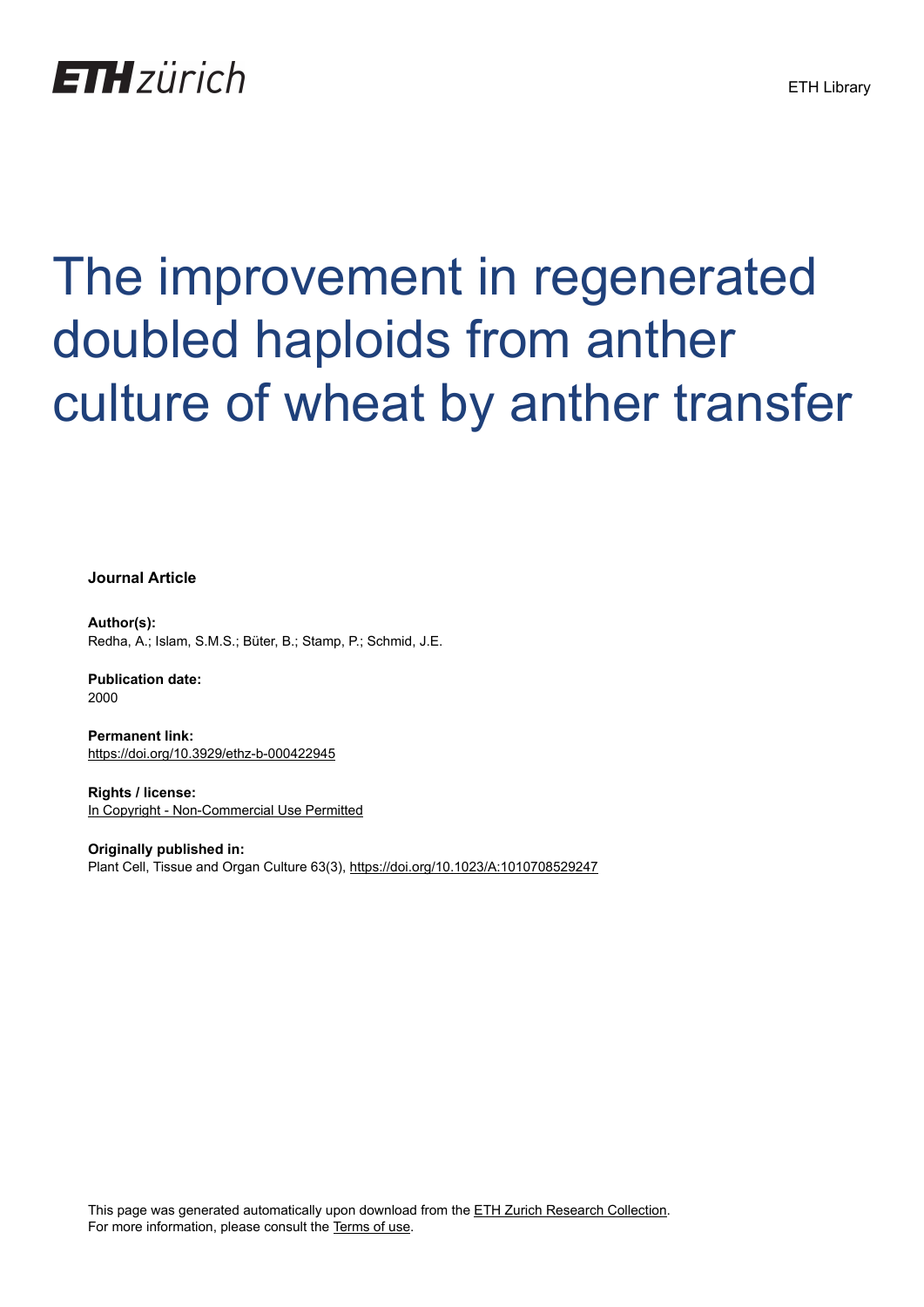

# **The improvement in regenerated doubled haploids from anther culture of wheat by anther transfer**

A. Redha1, S.M.S. Islam2, B. Büter2, P. Stamp2 & J.E. Schmid2*,*<sup>∗</sup>

<sup>1</sup>*Department of Biological Sciences, Kuwait University, P.O. Box 5969, Safat 13060, Kuwait;* <sup>2</sup>*Institute of Plant Sciences, Swiss Federal Institute of Technology (ETH) Zurich, Eschikon 33, CH 8315 Lindau, Switzerland (* ∗*requests for offprints; Tel: +41 52 354 91 21; Fax +41 52 354 91 19; E-mail: juerg.schmid@ipw.agrl.ethz.ch)*

Received 13 April 2000; accepted in revised form 11 September 2000

*Key words:* androgenesis, chromosome doubling, colchicine, regeneration, *Triticum aestivum* L.

#### **Abstract**

This study was conducted to determine the most suitable method of regeneration by comparing two approaches: transfer of anthers (with and without embryo-like structures) to regeneration conditions after a period of two to four weeks on induction medium (= anther-transfer treatment) and transfer of embryo-like structures to regeneration conditions after five to eight weeks on induction medium. The early transfer of anthers brought about a significant reduction in the number of embryos formed, but nevertheless significantly improved the frequency of plant regeneration. Combining an optimal date of anther transfer with the early addition of colchicine to the induction medium (100 mg l<sup>-1</sup> for 1 and 3 days) led to an increase in the number of doubled haploid regenerants. The results indicate that transferring the anthers after 28 days and adding 100 mg  $l^{-1}$  colchicine to the induction medium on one day only caused a significant improvement in the ability of green plants to regenerate (7.0 compared to 0.50) as well as in chromosome doubling (success index: 4.0 compared to 0.33).

*Abbreviations:* AM – induction medium for anther culture; ARP – albino regenerated plants; DH – genotype DH83Z118.32; DI – doubling index; EM – culture medium for androgenic embryos; ES – embryo-like structures; GRP – green regenerated plants; MSR PM – regeneration media; SI – success index; TRP – total regenerated plants

#### **Introduction**

It is well known that the use of *in vitro* techniques to induce androgenesis has significantly facilitated the production of doubled haploids in plant breeding programs, leading to the early release of homozygous lines. Several methods (e.g., anther and microspore culture) have been developed for the *in vitro* production of doubled haploids and these have been used in breeding programs of many plant species (Zhou, 1990; Chen and Beversdorf, 1992; Schmid et al., 1994).

Since the introduction of anther culture for the production of wheat haploid plants in 1973 (Chu et al., 1973; Ouyang et al., 1973; Picard and de Buyser, 1973; Wang et al., 1973), the production of haploid plants has increased considerably (Chu and Hill, 1988; Zhou and Konzak, 1989; Bajaj, 1990; Redha et al.,

1998a, b). However, the yield achieved through anther culture has three components: callus induction, plant regeneration, and percentage of green doubled haploid plants (Szakacs et al., 1989). The response of each component is genetically controlled and is affected by environmental factors.

The most crucial factor of the anther culture procedure in wheat was evaluated by a screening test of the androgenetic response of 1308 breeding lines and varieties of winter and spring wheat (*Triticum aestivum* L.) and spelt (*Triticum spelta* L.) (Table 1). The results obtained from several series of experiments using the standard protocol for anther culture, described by Schmid (1990), showed clearly that the successful application of androgenesis depends to a large extent on the frequency with which plants regenerate. Of the tested genotypes, 83.2% developed embryos but only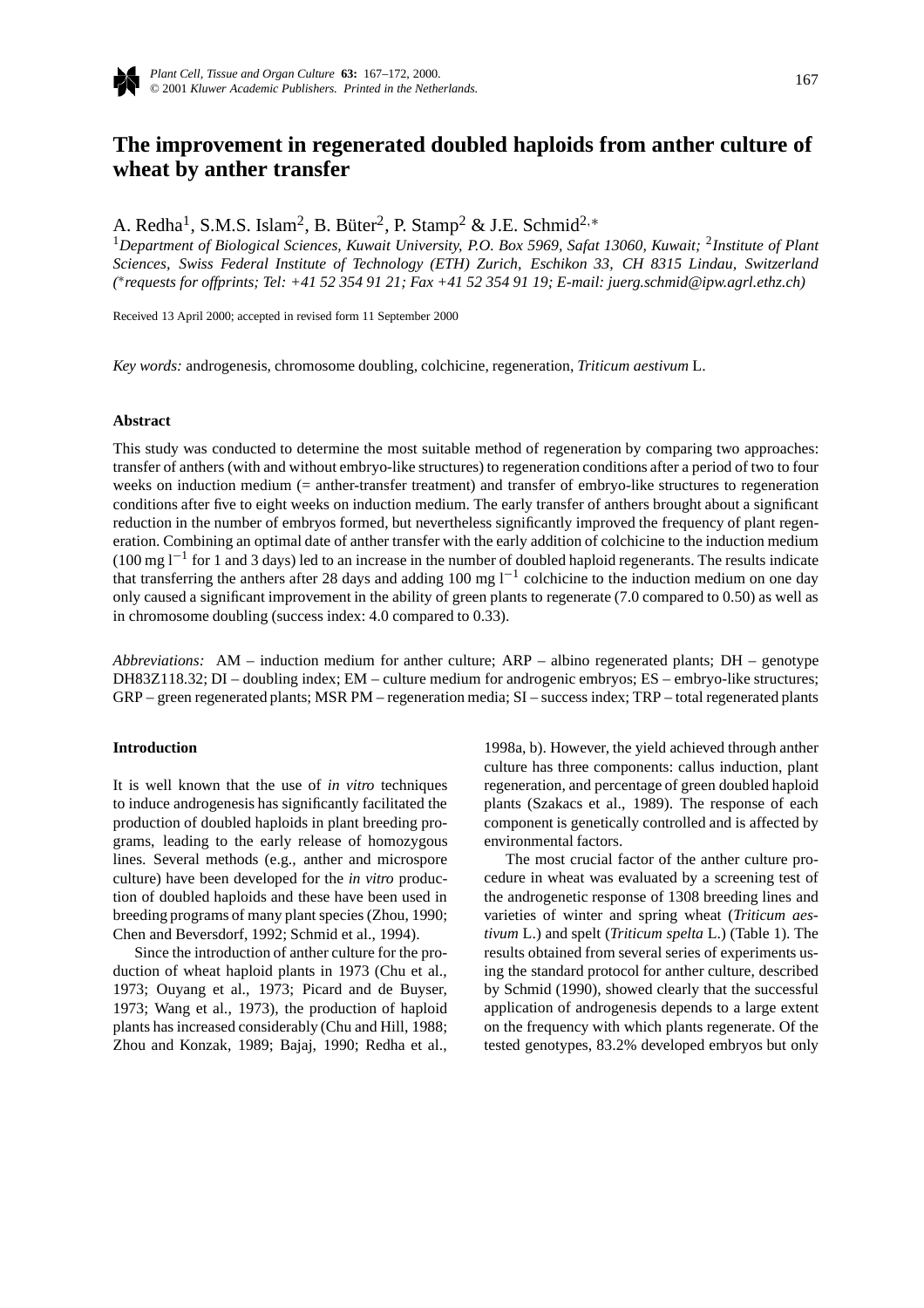*Table 1.* Percentage of anther culture response of 1308 breeding lines and varietes of winter and spring wheat (*Triticum aestivum* L.) and spelt (*Triticum spelta* L.)

| Tested breeding lines | % of genotypes with<br>embryo formation | % of genotypes with<br>green plant formation |  |  |
|-----------------------|-----------------------------------------|----------------------------------------------|--|--|
| Spelt                 | 93.2                                    | 40.1                                         |  |  |
| Winter wheat          | 81.1                                    | 33.8                                         |  |  |
| Spring wheat          | 79.1                                    | 38.7                                         |  |  |
| Total<br>$(n = 1308)$ | 83.2                                    | 36.6                                         |  |  |

*n*: number of tested genotypes.

36.6% regenerated green plants. Spelt genotypes generally showed a better androgenic response than wheat for embryo as well as for green plant formation.

Different approaches were used to solve the regeneration problem. Instead of transferring the androgenic embryos to regeneration medium, the early transfer of whole maize anther to regeneration medium, including the formed androgenetic embryos, increased the quality of the embryos and their ability to regenerate (Barloy and Beckert, 1993; Saisingtong et al., 1996b). Another obstacle to wheat androgenesis is the small number of homozygous and highly fertile diploid regenerants. Thus, an attempt was made to improve the production of doubled haploid (DH) green plants. Chromosome-doubling agents were added to the induction medium (anther culture) when the microspores were at the uninuclear stage, before the first pollen mitosis (Barnábas et al., 1991; Navarro-Alvarez et al., 1994; Redha et al., 1998a). Diploidization of the microspores requires less time and labour than the treatment of regenerated plants (Chen et al., 1994; Möllers et al., 1994). This approach has been applied not only to doubled haploid production in wheat (Barnabás et al., 1991; Navarro-Alvarez et al., 1994; Redha et al., 1998a, b), but also to maize (Saisingtong et al., 1996a, Barnabás et al., 1999), *Tritordeum* (= *Hordeum chilense* × *Triticum turgidum* cv. *durum*, Barcelo et al., 1994), and rice anther culture (Alemanno and Guiderdoni, 1994).

Therefore, experiments were conducted to overcome the low regeneration efficiency of wheat anther culture and to improve the doubling frequency of the green regenerants. The optimal doubling treatment was applied at the induction phase (Redha et al., 1998a) in combination with the transfer of anthers from the induction medium, before and during the appearance of embryo-like structures, to regeneration conditions. The percentages of green and albino plants as well as of haploid and doubled haploid plants were calculated in order to qualify the regeneration and doubling procedure.

#### **Materials and methods**

The two hexaploid spring wheat genotypes of *Triticum aestivum* L. used in these experiments were Veery and DH83Z118.32, both having a high androgenic response. The latter was selected for its desirable agronomic traits by the plant breeding department of the Swiss Federal Research Station for Agronomy (FAL) and was identified by the Institute of Plant Sciences, ETH Zurich as being a highly androgenic genotype (Schmid et al., 1994).

The growing conditions of the donor plants were: 19  $\degree$ C/14  $\degree$ C day/night temperature, photoperiod of 16 h. Spikes were harvested when the microspores were at the uninucleate stage; spikes were pretreated at  $4^{\circ}$ C for 3–14 days in the dark. Further details were described elsewhere (Experiments 1 and 2: Schmid et al., 1990; Experiment 3: Redha et al., 1998a). Determining the correct developmental stage of the microspores, pre-treatment of the donor spikes, sterilisation conditions, and the basic types of media for anthers (AM), embryos (EM), and regenerated plants (PM) were based on the findings of Schmid (1990). Following the induction phase, a solid MSR plant regeneration medium was used (Henry and de Buyser, 1990).

The addition of L-proline to the induction medium (200 mg l<sup>-1</sup>), cold post-inoculation (14 °C for 7 days (Experiments 2 and 3)), colchicine application (Experiment 3), as well as the determination of the ploidy level of green regenerants were described by Redha et al. (1998b).

The following parameters were recorded to show the quantitative effects of early anther transfer and colchicine application: embryogenesis or the rate of development of embryo-like structures (ES/100 anthers), regenerated green plants (GRP/100ES), regenerated albino plants (ARP/100ES), total regenerated plants (TRP/100ES), doubling index (DI=green doubled haploids divided by the total number of green plants  $\times$ 100), and final success index (the ratio of experimental output to input:  $SI = green$  doubled haploid plants divided by total number of anthers  $\times$  100).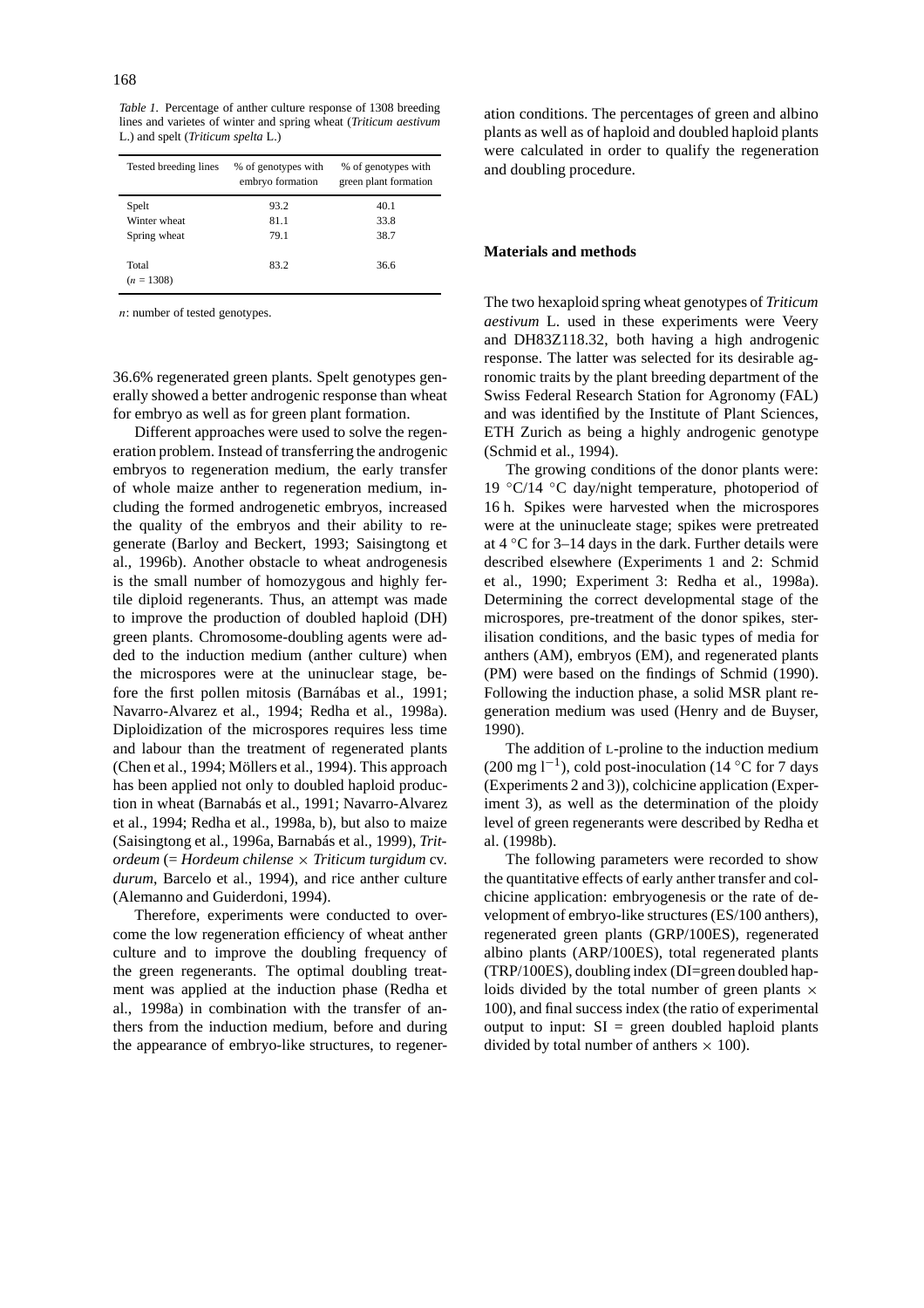## *Experiments*

Three experiments were conducted to determine the most appropriate time to transfer anthers from the liquid induction medium to the solid regeneration medium. The treatment with the highest regeneration (anther transfer after 28 days) included the early application of colchicine to the induction medium in order to improve the regeneration capacity and the doubling of regenerated green plants. Therefore, two methods were used to induce regeneration and thus, to determine their suitability for wheat anther cultures:

- transfer of embryo-like structures (ES) at optimal size (3–5 mm) after five to eight weeks on the induction medium to regeneration conditions (= standard procedure = control treatment), and
- transfer of whole anthers (with and without ES) after two to four weeks on the induction medium to regeneration conditions.

Anthers were inoculated randomly to minimise the differences among the donor plants (Dunwell et al., 1987).

The effect of the early transfer of anthers (after 21 days on induction medium) to the regeneration medium MSR was tested (Experiment 1). The genotypes used were Veery and DH83Z118.32; 540 anthers were plated per treatment.

The effect of the time of anther transfer (after 14, 21 and 28 days on induction medium) to the regeneration conditions (870 anthers were plated per treatment) was determined. The genotype used was DH 83Z118.32.

The effect of colchicine (100 mg  $l^{-1}$ ) applied for 0, 1 and 3 days (after inoculation) on anthers transferred after 28 days on regeneration medium was determined. Six hundred anthers were plated per treatment using genotype DH83Z118.32.

Statistical analysis was carried out using the analysis of variance (ANOVA) and the multiple range test (LSD) with a significance level of  $p=0.05$ . This was applied to all the tested parameters. The minimum number of replicates per experiment was 20.

#### **Results**

*Effect of anther transfer from the induction medium to regeneration conditions on ES production and regeneration capacity*

As shown in Figure 1, the two tested wheat genotypes, Veery and DH83Z118.32, responded similarly with respect to the tested parameters. The transfer of anthers on day 21 clearly reduced ES production (13 vs. 16.9 for the Veery genotype and 60.2 vs. 120.9 for the DH genotype). This negative effect on ES production was compensated by an improvement in the total regeneration capacity, especially of regenerated green plants (11.7 vs. 1.9 for Veery and 7.4 vs. 4.4 for DH). The transfer of anthers from the induction medium to the regeneration medium had a positive effect on the capacity of green plants to regenerate.

# *Effect of transferring anthers from the induction medium (14, 21 and 28 days after inoculation) on the androgenic response*

The genotype DH83Z118.32 was selected to test the most appropriate time of anther transfer (Table 2) with the aim of improving the capacity of green plants to regenerate.

In general, transferring the anthers on day 28 resulted in a better androgenic response than transferring them on day 14 or 21 after inoculation. Transferring the anthers on day 14 and day 21 led to a significant decrease in the production of ES compared to the control, in contrast to transferring them on day 28 (40.51 vs. 48.80), which resulted in a statistically nonsignificant decrease. The overall capacity of the plants to regenerate improved significantly 28 days after inoculation. Plant production  $(=$  regenerated plants  $/100$ anthers) was 18.85 compared to 8.93 for the control. The regeneration of green plants showed a significant increase (11.41 vs. 1.87 for the control). Not only did the regeneration of green plants improve, but the success index, which includes the input and output relation, increased significantly (2.82 vs. 0.9). Based on these results, transfer of anthers 28 days after inoculation was combined with early chromosome doubling treatments to make use of the beneficial effects of both treatments and to reduce the negative effects of anther transfer on the doubling index (a decrease of DI to 24.80 after 28 days compared to 58.33 for the control).

## *Effect of combining colchicine treatment with early transfer of anthers*

The effect of combining the most appropriate time of transfer of wheat anthers (28 days; genotype: DH83Z118.32) with colchicine treatment (100 mg  $l^{-1}$ for 1–3 days) on early chromosome doubling of microspores was studied. The anther transfer at day 28 and the addition of colchicine for different durations caused a significant reduction in the formation of ES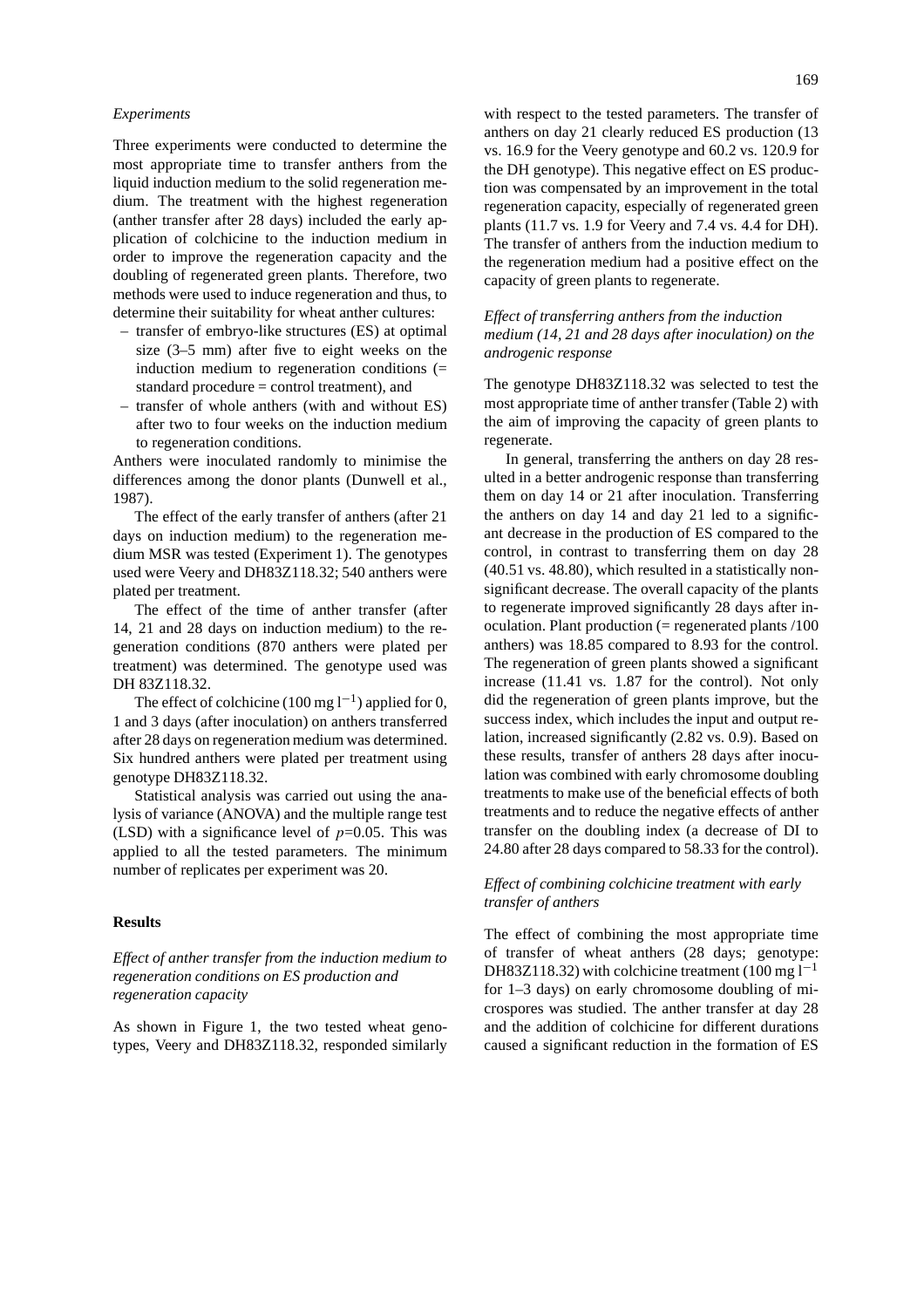

*Figure 1.* Effect of transferring anthers of the genotypes Veery and DH83Z118.32 on day 21 on different androgenic parameters (ES = embryogenic structures; TRP = total regenerated plants; GRP = green regenerated plants).

*Table 2.* Effect of anther transfer from the induction medium to the regeneration medium (MSR) 14, 21 and 28 days after inoculation on the culture response of the anthers of the wheat genotype DH83Z118.32

| Time of<br>transfer<br>(days) | ES/100<br>anthers | GRP/100<br>anthers | ARP/100<br>anthers | <b>TRP/100</b><br>anthers | Doubling<br>index  | <b>Success</b><br>index |
|-------------------------------|-------------------|--------------------|--------------------|---------------------------|--------------------|-------------------------|
| Control                       | 48.80 a           | 1.87 <sub>b</sub>  | 7.07a              | 8.93 <sub>b</sub>         | 58.33 a            | 0.9 <sub>b</sub>        |
| 14                            | 7.53 <sub>b</sub> | 2.09 <sub>b</sub>  | 1.24 <sub>b</sub>  | $3.33$ bc                 | 45.24a             | 1.11 <sub>b</sub>       |
| 21                            | 9.66 <sub>b</sub> | 4.94 b             | 1.15 <sub>b</sub>  | 6.09 <sub>b</sub>         | 11.62 h            | 0.92 <sub>b</sub>       |
| 28                            | 40.51a            | 11.41a             | 7.44 a             | 18.85 a                   | 24.80 <sub>b</sub> | 2.82a                   |

ES: embryo-like structure; GRP: green regenerated plants; ARP: albino regenerated plants; TRP: total regenerated plants. Means followed by letters are significantly different at  $p = 0.05$ , as analysed by LSD test.  $n = 870$ .

(Table 3) compared to the control. There were no significant differences in the ES formation between the five studied treatments. The application of colchicine without the transfer of anthers after 28 days caused a significant decrease in green regenerated plants per 100 anthers compared to the control and the other treatments using anther transfer.

The early transfer of anthers after 28 days, without adding of colchicine, resulted in a lower doubling index (26.67 vs. 62.04) compared to the control. The highest DI value was attained after applying 100 mg  $1^{-1}$  colchicine for three days (86.67 vs. 62.04), but this treatment resulted in a much lower success index (1.48 vs 2.83). The most promising result was attained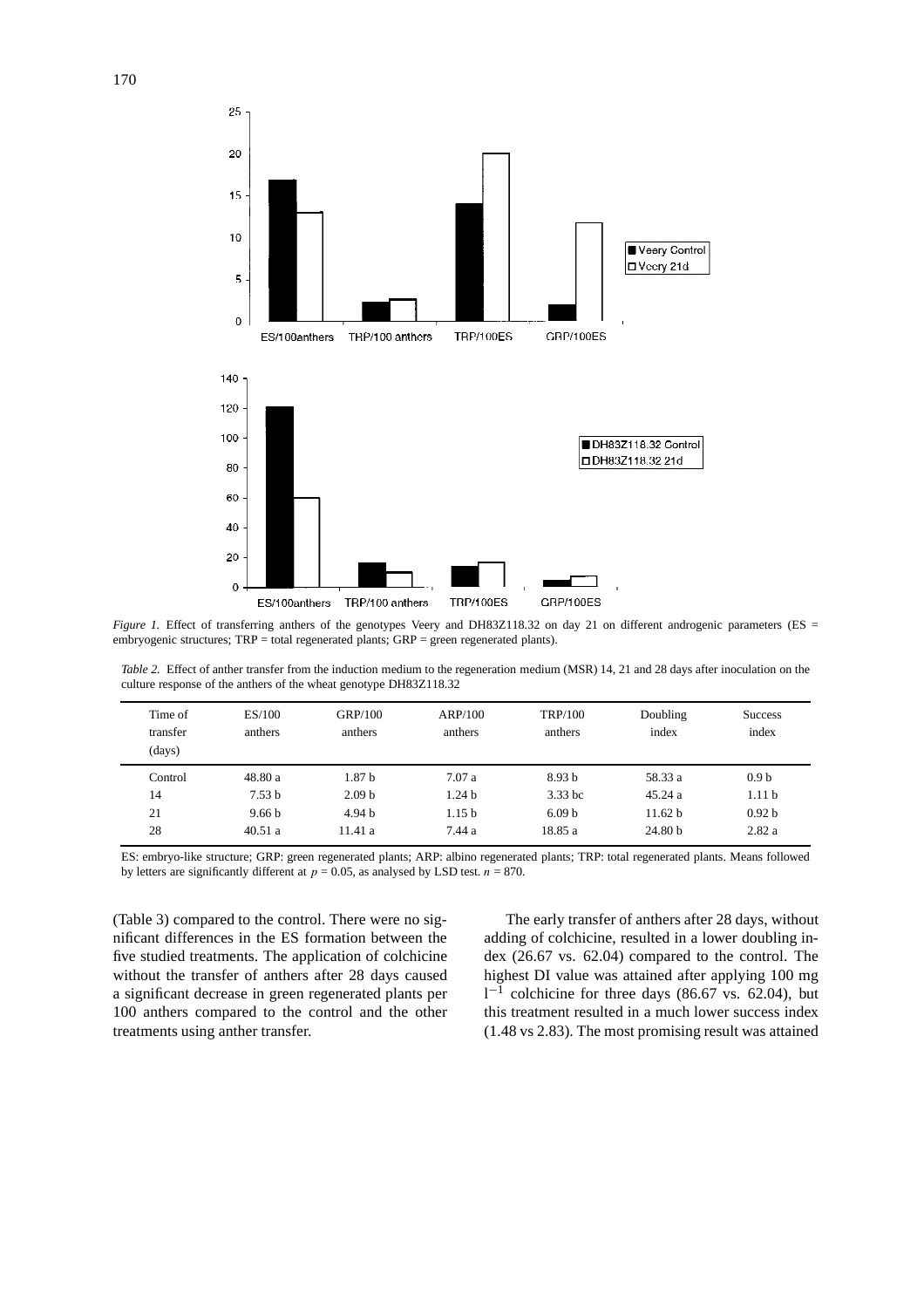| Conc.<br>$(mg1^{-1})$ | Duration<br>(days) | ES/100<br>anthers  | GRP/100<br>anthers | <b>GRP/100</b><br>ES | Doubling<br>index  | <b>Success</b><br>index |
|-----------------------|--------------------|--------------------|--------------------|----------------------|--------------------|-------------------------|
| Control               | $\theta$           | 132.2 a            | 4.50a              | 3.44 <sub>b</sub>    | 62.04a             | 2.83a                   |
| 100                   |                    | 59.83 bc           | 0.50 <sub>b</sub>  | 0.82 <sub>b</sub>    | 66.67 a            | 0.33 <sub>b</sub>       |
| 100                   | 3                  | 51.11 bc           | 1.85 <sub>b</sub>  | 3.93 <sub>b</sub>    | 86.67 a            | 1.48 <sub>b</sub>       |
| $0^*$                 | $\mathbf{0}$       | $45.5$ bd          | 6.83a              | 15.02a               | 26.67 <sub>b</sub> | 1.67 <sub>b</sub>       |
| $100*$                |                    | 36.5 <sub>bd</sub> | 7.00a              | 19.15a               | 62.17a             | 4.00a                   |
| $100*$                | 3                  | 38.2 bd            | 4.67a              | 12.29a               | 70.56 a            | 3.17a                   |

Conc.: concentration; ∗: transfer of anthers after 28 days from inoculation; ES: embryo-like structures; GRP: green regenerated plants. Means followed by letters are significantly different at  $p = 0.05$ , as analysed by LSD test.  $n = 600$ .

when 100 mg  $l^{-1}$  colchicine were added for 1 day and the anthers were transferred after 28 days; this resulted in a remarkable increase in the success index (4.0) compared to the same treatment without anther transfer (0.33).

The early transfer of anthers not only improved androgenesis with respect to the tested parameters, but also reduced the negative effects of colchicine application.

#### **Discussion and conclusions**

The early transfer of anthers from the induction medium to the regeneration medium caused a strong reduction in the production of ES, while the overall regeneration of plants (number of plants produced by 100 anthers) showed an improvement. These results reflect previous findings for wheat (transfer of anthers after 14 days (Henry and de Buyser, 1981)) and for maize anther culture (Barloy and Beckert, 1993; Saisingtong et al., 1996b). Our results indicate that the earlier the transfer, the lower the rate of ES production, suggesting that the earlier transfer interferes with the development of the embryos. However, the transfer of anthers to regeneration media had a positive effect on the quality of the embryos and, as a result, the regeneration of the plants improved considerably. We tried to reduce the negative effect of early anther transfer on the induction of embryos by delaying the time of transfer to 28 days. This resulted in an increase in the rate of embryogenic development.

The efficiency with which green plants regenerate increased when anthers were transferred after 28 days. When the embryos are left on the induction medium for a long time (five to eight weeks  $=$  standard protocol), the quality of the embryos and their capacity to regenerate may be lower. The exact factors that lead to better regeneration are not yet known. As suggested earlier by Barnabás et al. (1987), Pace et al. (1987), and Pescitelli and Petolino (1988), the induction and survival phases of the androgenetic process may not be mutually dependent. However, modifying the standard protocol based on the anther transfer method (28 days) resulted in high quality embryos which, in turn, led to the early development of the plants.

Although the anther transfer treatment (without colchicine) had beneficial effects on the regeneration of green plants, the doubling index was lower than that of the control. Therefore, we tried to make use of the beneficial effects of both treatments by combining them (anther transfer after 28 days and addition of colchicine to the induction medium). The application of 100 mg l−<sup>1</sup> colchicine for three days caused the greatest increase in the doubling index, in agreement with our previous results (Redha et al., 1998a). The latter findings showed that combining the treatments had a beneficial effect, especially when the colchicine treatment lasted for one day instead of for three days resulting in an increase in the success index. A high SI is an important prerequisite for the use of doubled haploids in breeding programs.

#### **References**

Alemanno L & Guiderdoni E (1994) Increased doubled haploid plant regeneration from rice (*Oryza sativa* L.) anthers cultured on colchicine-supplemented media. Plant Cell Rep. 13: 432–436

Bajaj YPS (1990) Biotechnology in wheat breeding. In: Bajaj YPS (ed) Biotechnology in Agriculture and Forestry, Vol. 13, Wheat (pp. 3–23). Springer-Verlag, Berlin, Heidelberg